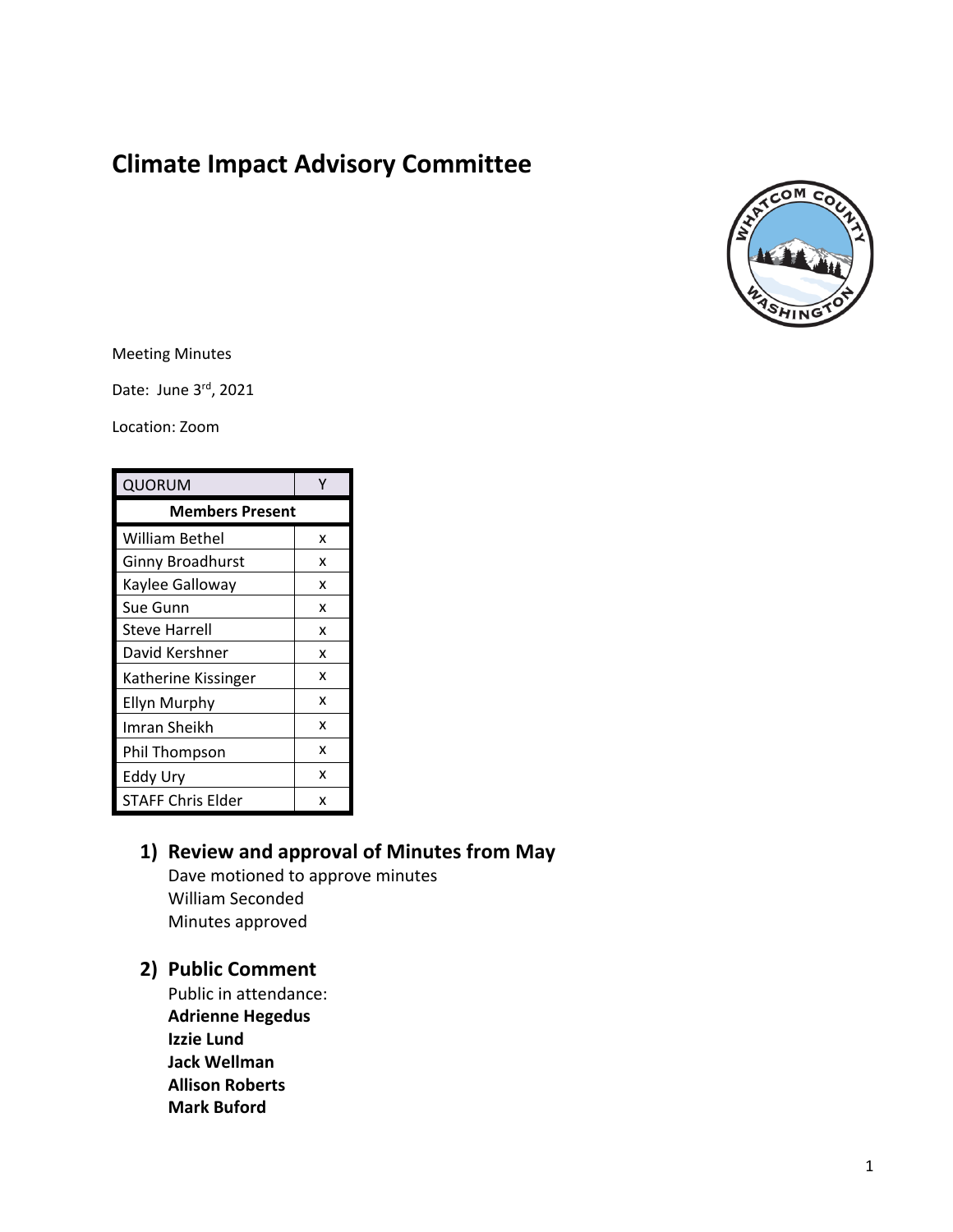## **3) Climate Action Plan Design Format – Ellyn**

Committee discussion on Cover Design. **From Kaylee Galloway in Zoom Chat**: I like A

**From Ginny Broadhurst in Zoom Chat**: I like C best - most attractive

**From Kaylee Galloway in Zoom Chat**: I do like Sue's comment about Action, which could be added to A as well

**From William Bethel in Zoom Chat**: We're not picturing the solutions necessarily, a lot of these are also picturing the outcomes. As Katie's saying those are outcomes from a bunch of different areas, and we want to show the objective of the plan

**From Adrienne Hegedus (Port) in Zoom Chat**: I like the idea of mixing photos of positive actions with the doom and gloom ones. :)

**From Ginny Broadhurst in Zoom Chat**: the cover doesn't have to tell the whole story - it should draw people in - keep it simple

**From William Bethel in Zoom Chat**: Could we put the Whatcom logo in the middle of the circle?

**From Imran Sheikh in Zoom Chat**: I like C best too.

**From Phil Thompson in Zoom Chat**: I like C the best, with the addition of Whatcom County (perhaps even Washington as well). I agree with others that the photos, or perhaps just the circular pattern, is a little cluttered.

**From Ginny Broadhurst in Zoom Chat**: I agree with your daughter - move section 2 up I think we'll want to be careful that photos support the context but aren't finger pointing at one player or another

**From Stevan Harrell in Zoom Chat**: @Ginny: I think the pictures should all be positive, and representative, so for "agriculture and fisheries" I will have one farming picture and one fishing picture. Electricity and buildings should have, for example, a windmill and a new, "green" building.

**From Ginny Broadhurst in Zoom Chat**: @Steve I agree that is a good way to go - though in some cases it helps to illustrate a point - like flooding that is exacerbated by climate

**From William Bethel in Zoom Chat**: It should be consistent

Everything in the same hierarchy should be either numbers or roman numerals we shouldn't mix them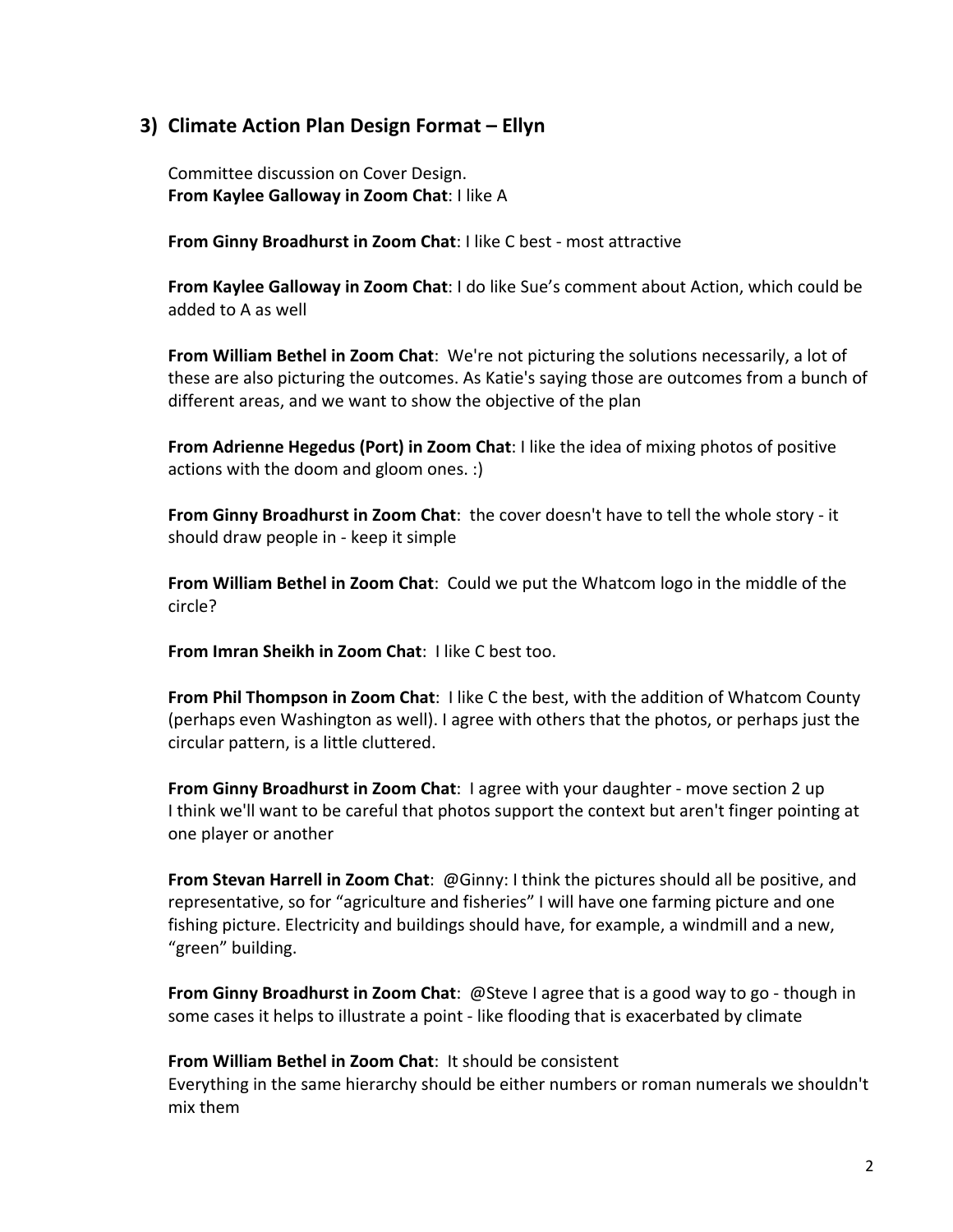**From David Kershner (he/him) in Zoom Chat**: If we use some version of Option C, I think it does need to read, "Whatcom County" above the Climate Action Plan"

#### **From Allison Roberts in Zoom Chat**:

The numbering for the figures implies a chapter, i.e., 2.13 or 3.4. Will people know what the first number means if there are no chapters with numbers?

**Ellyn** asked for submissions of local photos from natural areas in Whatcom County and suggested that she could set up a file in drop box for us to all submit photos easily

**Katie** said that she thought a drop box folder for photo submissions would be a great idea.

**From Ginny Broadhurst in Zoom Chat**: For photos - they have to be high resolution to look crisp - like minimum of 2 MB. I have a few I can send.

**From William Bethel in Zoom Chat**: Cause it's a very cool area / project with some environmental relevance, we should grab a picture from the Padden Creek Daylighting project

**From Stevan Harrell to Everyone**: The figure numbering as I understand is by section, not by chapter. So, figure 2.1, for example, might be in electricity and buildings, but figure 2.14 might be in transportation (depending of course on the order of the chapters within the section.

#### **4) Public Review Process –William and Dave**

Dave presented on public outreach via social media and different methods of accepting comments

**From Allison Roberts in Zoom Chat**: I would suggest you remove the extra space on the form URL.

**From William Bethel to Everyone**: We'll have an actual URL in the final version Clickable and everything

#### **Eddy**

**Phil** how will you decide which comments to respond to

**Dave** said that they will be combining similar questions and providing one answer

**Phil** asked if input from chapter leads would be required

**Dave** said if the subject matter involved a specific chapter, then yes

**Eddy**